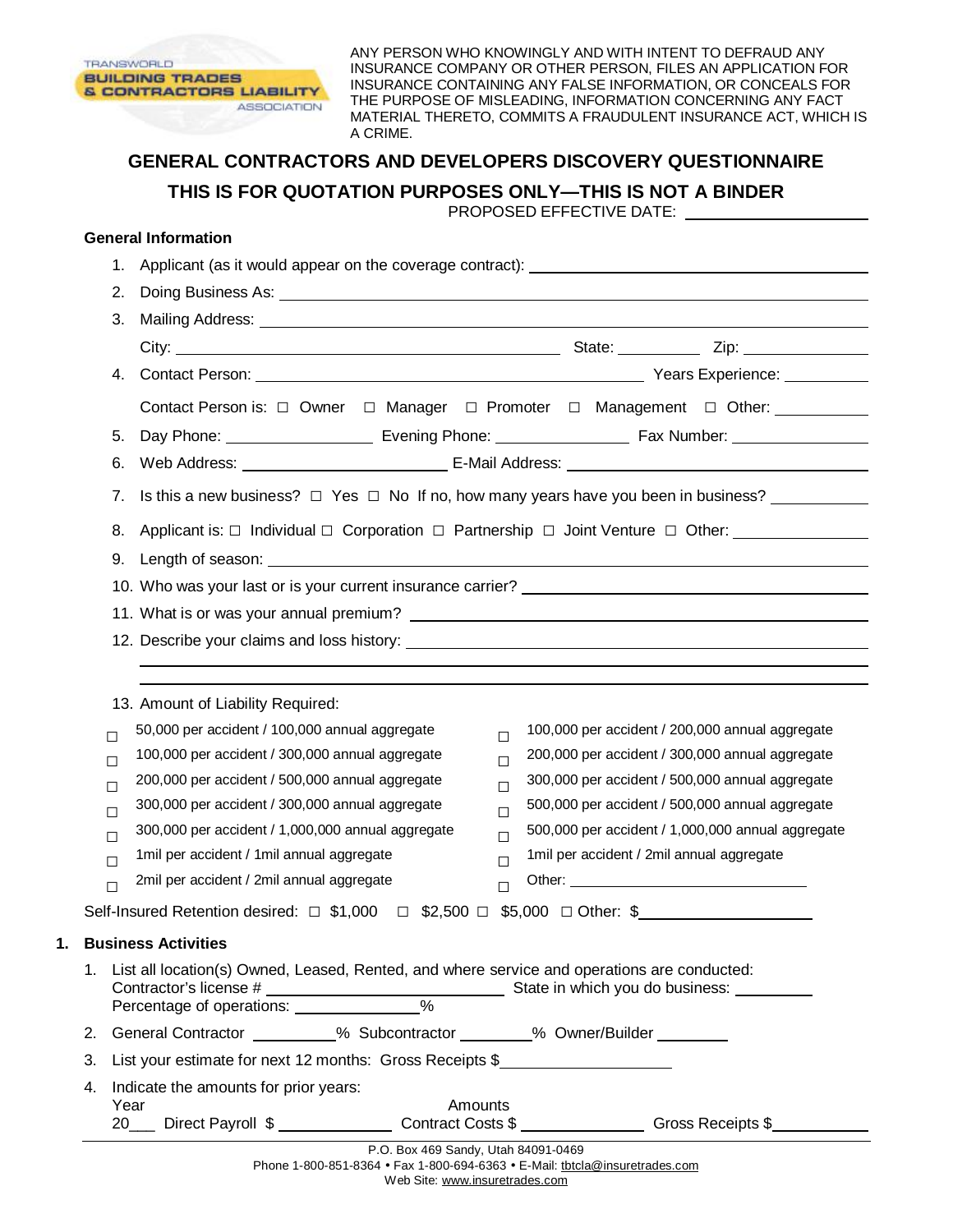| 20  | _ Direct Payroll \$ | Contract Costs \$ | Gross Receipts \$ |
|-----|---------------------|-------------------|-------------------|
| -20 | Direct Payroll \$   | Contract Costs \$ | Gross Receipts \$ |

| 5. Indicate the percentage of construction work performed by you: |               |                    |   |  |  |  |
|-------------------------------------------------------------------|---------------|--------------------|---|--|--|--|
| New Construction                                                  | % Commercial  | % Inside Building  | ℅ |  |  |  |
| Remodeling                                                        | % Residential | % Outside Building | % |  |  |  |
| Other                                                             |               |                    |   |  |  |  |

6. Using percentage of payroll and percentage of contract costs (under Subbed), indicate the anticipated percentage of construction work you will perform over the next 12 months.

| <b>TYPE OF</b><br><b>WORK</b>    | <b>PAYROLL</b> | <b>SUBBED</b> | <b>TYPE OF</b><br><b>WORK</b> | <b>PAYROLL</b> | <b>SUBBED</b> | <b>TYPE OF</b><br><b>WORK</b> | <b>PAYROLL</b> | <b>SUBBED</b> |
|----------------------------------|----------------|---------------|-------------------------------|----------------|---------------|-------------------------------|----------------|---------------|
| <b>Blasting</b>                  |                |               | Earthquake<br>Repair          |                |               | Masonry                       |                |               |
| <b>Bridge</b><br><b>Building</b> |                |               | Electrical                    |                |               | Mechanical                    |                |               |
| Carpentry                        |                |               | Excavation                    |                |               | Painting                      |                |               |
| Concrete                         |                |               | Grading                       |                |               | Plastering                    |                |               |
| Demolition                       |                |               | <b>Insulation</b>             |                |               | Plumbing                      |                |               |
| Drilling                         |                |               | Maintenance                   |                |               | Other<br>(describe)           |                |               |

- 7. Describe any significant projects (accounting for more than 10% of total revenue any one year) which you have performed during the past five (5) years:
- 8. List current projects or those scheduled to commence over the next twelve months: (Attach separate sheet if necessary.)

| <b>LOCATION</b> | <b>TYPE</b> | <b>START</b><br><b>DATE</b> | <b>ENDING</b><br><b>DATE</b> | <b>HARD</b><br><b>COSTS</b> | <b>SOFT COSTS</b> |
|-----------------|-------------|-----------------------------|------------------------------|-----------------------------|-------------------|
|                 |             |                             |                              |                             |                   |
|                 |             |                             |                              |                             |                   |
|                 |             |                             |                              |                             |                   |

- 9. Indicate the type of security used on a project:  $\sigma$  Fencing  $\sigma$  Lighting  $\sigma$  Watchman
- 10. Have you allowed or will you allow your license to be used by any other contractor for a project on which you have worked? **blue of the Contract Contract Contract Contract Contract Contract Contract Contract Contract Contract Contract Contract Contract Contract Contract Contract Contract Contract Contract Contract Contract Contra** 11. Has any licensing authority taken any action against you? **O Yes O No** Yes **O No** If yes, please explain: 12. Have you built or will you build on hillsides, terraces, landfills, or subsidence areas? **o** Yes **o** No If yes, please explain:
- 13. Have you been involved or will you or any subcontractors be involved with blasting operations or hazardous or unusual work activity? The Contraction of the Contraction of Vester of No. 2012. If yes, please explain:
- 14. Have you built or will you build/construct buildings or other structures in excess of four stories?

o Yes o No

- 15. Have you been involved or will you or your subcontractors be involved in any removal of asbestos, PCB's, or other hazardous materials? Can be a set of the contract of the contract of the contract of the contract of the contract of the contract of the contract of the contract of the contract of the contract of the contract of the
- 16. Have you been involved or will you or your subcontractors be involved in removal or work on fuel tanks or<br> **O Yes O N** pipelines? o Yes o No
- 17. If you are a roofing contractor or otherwise perform roofing work, what percentage of operations is:

| Hot Tar          | % | Excess of four (4) | % |
|------------------|---|--------------------|---|
|                  |   | stories            |   |
| Foam Application | % | N/A                | % |

18. Have you performed or will you or your subcontractors perform any work below grade? **o** Yes **o** No

19. Maximum depth : %of operations:  $\%$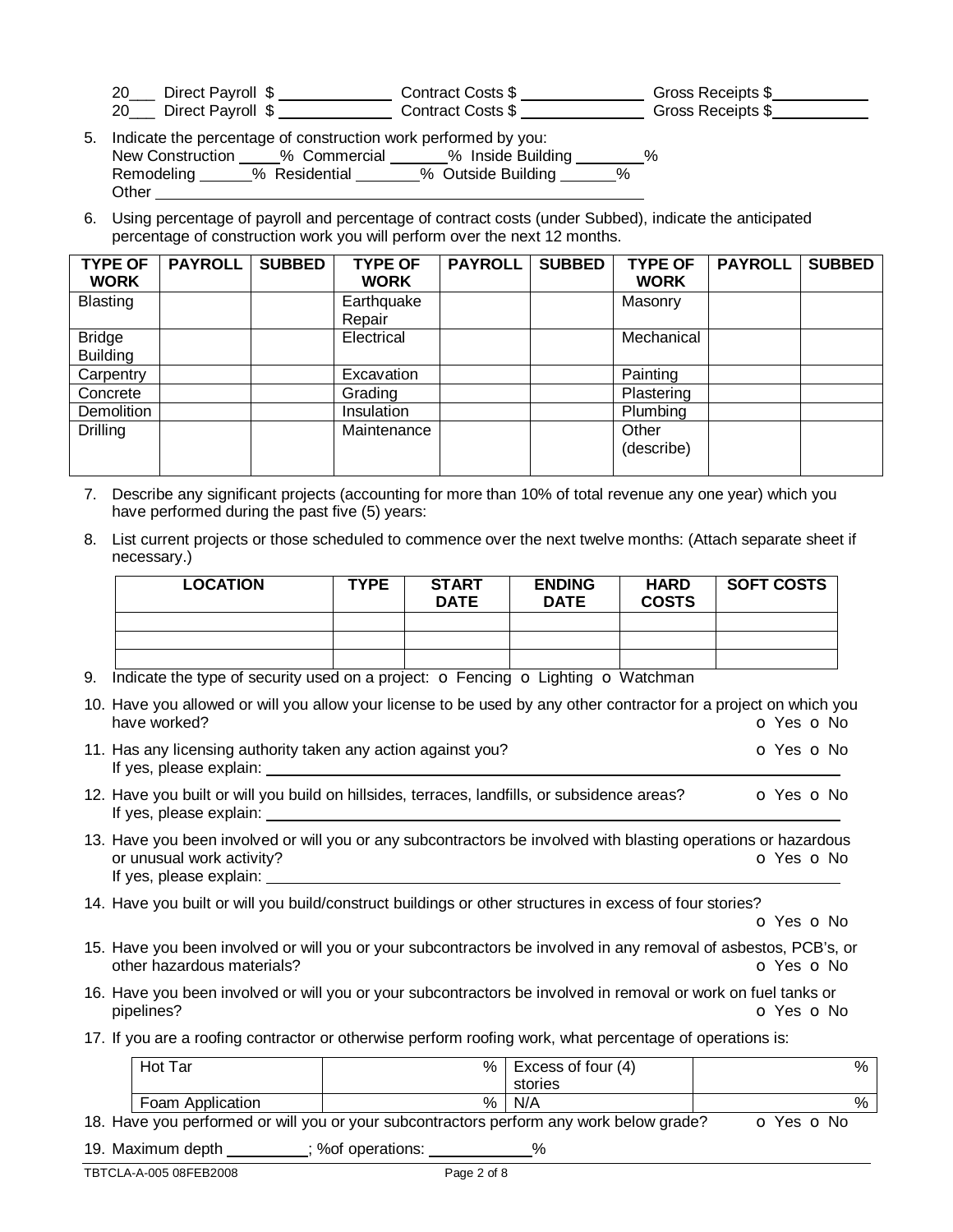| 20. Any shoring, underpinning, cofferdam, or caisson work?                                                                                                                                                                                                                                                                                                                                                                                                      |                                                              | O Yes O No                                                         |
|-----------------------------------------------------------------------------------------------------------------------------------------------------------------------------------------------------------------------------------------------------------------------------------------------------------------------------------------------------------------------------------------------------------------------------------------------------------------|--------------------------------------------------------------|--------------------------------------------------------------------|
| 21. Have you worked or will you or your employees work under U.S. Longshoremen's and Harbor Workers' Act or<br>Jones Maritime Act?                                                                                                                                                                                                                                                                                                                              |                                                              | O Yes O No                                                         |
| 22. Do you have operations other than contracting?                                                                                                                                                                                                                                                                                                                                                                                                              |                                                              | O Yes O No                                                         |
| 23. Covered by other insurance?                                                                                                                                                                                                                                                                                                                                                                                                                                 |                                                              | <b>O</b> Yes <b>O</b> No                                           |
| 24. Are these operations to be covered by this Insurance?                                                                                                                                                                                                                                                                                                                                                                                                       |                                                              | O Yes O No                                                         |
| 25. If you are a general contractor or developer, are adequate records kept of certificates of insurance and<br>contractual agreements with subcontractors?                                                                                                                                                                                                                                                                                                     |                                                              | <b>o</b> Yes <b>o</b> No                                           |
| 26. Limit Required ________________________________Written contract?<br>If no, during the pendency of the policy to which this application is attached, do you warrant that adequate<br>records of certificates of insurance and contractual agreements with subcontractors will be kept?                                                                                                                                                                       |                                                              | o Yes o No<br>O Yes O No                                           |
| If yes, do you warrant that during the pendency of the policy to which this application is attached you will<br>continue to keep adequate records of certificates of insurance and contractual agreements with<br>subcontractors?                                                                                                                                                                                                                               |                                                              | O Yes O No                                                         |
| 27. Has or will any of your work involve the construction of or for condominiums, townhouses, or apartments?                                                                                                                                                                                                                                                                                                                                                    |                                                              |                                                                    |
| If yes, is the work new construction?<br>Repair only?                                                                                                                                                                                                                                                                                                                                                                                                           |                                                              | o Yes o No<br>O Yes O No<br>O Yes O No                             |
| 28. Any tract homes?                                                                                                                                                                                                                                                                                                                                                                                                                                            |                                                              | O Yes O No                                                         |
| 29. During the past five years, has any insurer ever cancelled, declined, or refused to issue similar insurance to<br>any applicant?                                                                                                                                                                                                                                                                                                                            |                                                              | O Yes O No                                                         |
| 30. Has any lawsuit ever been filed; or any claim otherwise been made against your company, or any partnership<br>or joint venture of which you have been a member or your company's predecessors in business, or against<br>any person, company, or entities on whose behalf your company has assumed liability? $\bullet$ Yes $\bullet$ No<br>(For the purpose of this application, a claim means a receipt of a demand for money, services, or arbitration.) |                                                              |                                                                    |
| 31. Is your company aware of any facts, circumstances, incidents, situations, damages or accidents – including<br>but not limited to faulty or defective workmanship, product failure, construction dispute, property damage or<br>construction worker injury) that a reasonably prudent person might expect to give rise to a claim or lawsuit,<br>whether valid or not, which might directly or indirectly involve the company?                               |                                                              | O Yes O No                                                         |
|                                                                                                                                                                                                                                                                                                                                                                                                                                                                 |                                                              |                                                                    |
| 33. Number of non-operational employees (salesman, collectors, messengers, drivers, clerical, etc.)?                                                                                                                                                                                                                                                                                                                                                            |                                                              |                                                                    |
| 34. Provide list of equipment, using a separate form, to be insured under any coverage issued.                                                                                                                                                                                                                                                                                                                                                                  |                                                              |                                                                    |
|                                                                                                                                                                                                                                                                                                                                                                                                                                                                 |                                                              |                                                                    |
| 36. Total gross annual receipt for all business operations: \$                                                                                                                                                                                                                                                                                                                                                                                                  |                                                              |                                                                    |
| 37. Total gross annual receipt from building trades contracted services: \$<br>Note: May or may not be the same.                                                                                                                                                                                                                                                                                                                                                |                                                              |                                                                    |
| 38. Indicate Gross Receipts by class of service performed:                                                                                                                                                                                                                                                                                                                                                                                                      |                                                              |                                                                    |
|                                                                                                                                                                                                                                                                                                                                                                                                                                                                 | <b>GROSS RECEIPTS</b><br><b>BY TYPE OF</b><br><b>SERVICE</b> | <b>GROSS ANNUAL</b><br><b>PAYROLL BY TYPE</b><br><b>OF SERVICE</b> |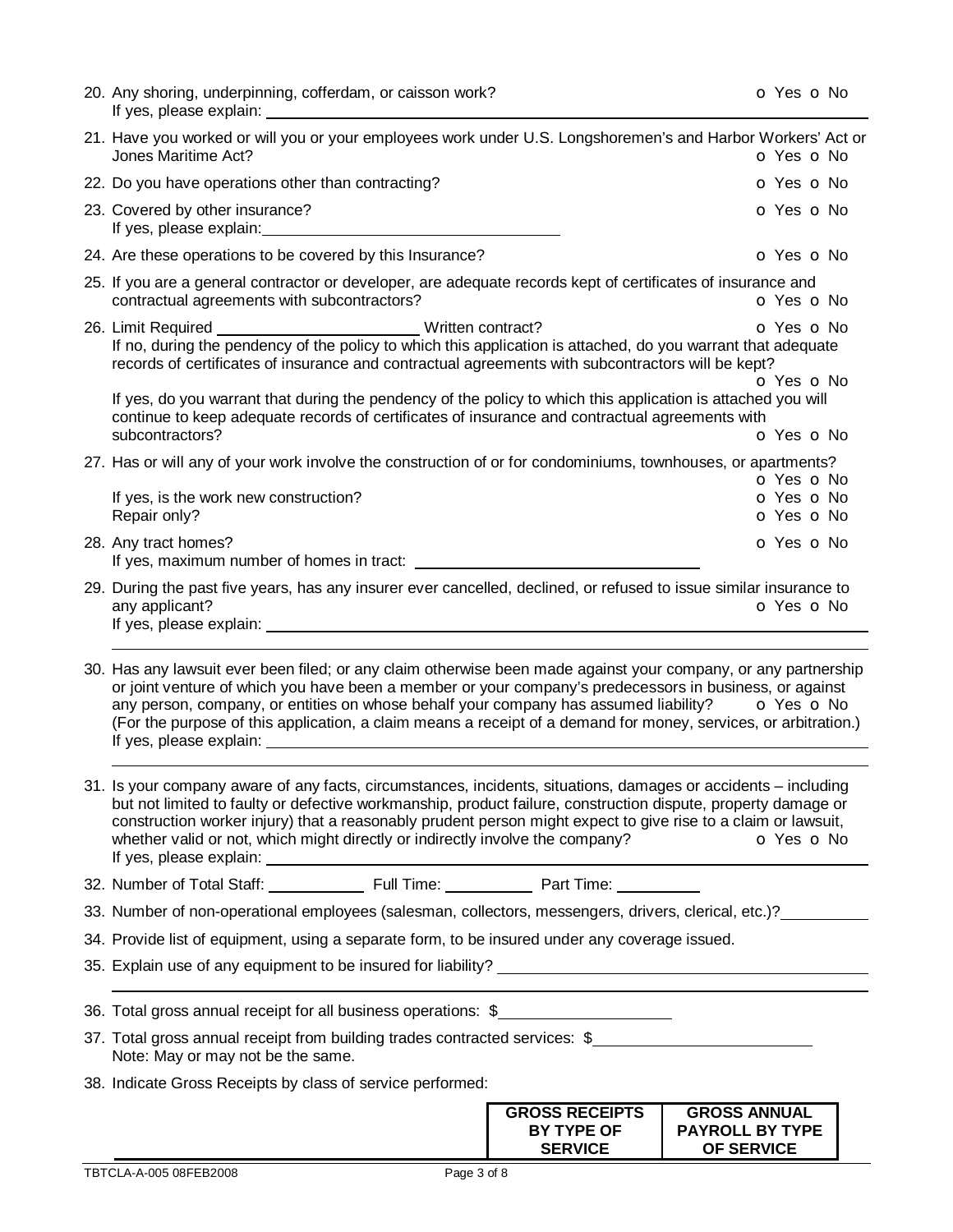|                                                                                                                                                                                                                  | <b>GROSS RECEIPTS</b><br><b>BY TYPE OF</b><br><b>SERVICE</b> | <b>GROSS ANNUAL</b><br><b>PAYROLL BY TYPE</b><br>OF SERVICE |
|------------------------------------------------------------------------------------------------------------------------------------------------------------------------------------------------------------------|--------------------------------------------------------------|-------------------------------------------------------------|
| Crane Rentals with operator services                                                                                                                                                                             | \$                                                           | $\overline{\mathbf{3}}$                                     |
| <b>General Contractor Services</b>                                                                                                                                                                               | \$                                                           | $\overline{\mathcal{S}}$                                    |
| Air Conditioning Systems or Equipment Dealers or<br>Distributors, and installation, Servicing or repair (no<br>household type Appliances or room air                                                             | \$                                                           | $\overline{\$}$                                             |
| conditioners).<br>Appliances and Accessories Installation, servicing<br>or repair - household (no television or radio<br>receiving set installation, servicing or repair).                                       | \$                                                           | \$                                                          |
| Carpentry - construction of residential Property not<br>exceeding three stories in height (Including private<br>garages).                                                                                        | $\overline{\mathbb{S}}$                                      | \$                                                          |
| Carpentry - interior (including installation of doors,<br>floors, windows, cabinets, and hardwood or parquet<br>flooring).                                                                                       | \$                                                           | \$                                                          |
| Carpentry - N.O.C. (no shop only operations).                                                                                                                                                                    | \$                                                           | \$                                                          |
| Carpet, Rug, Furniture, or Upholstery Cleaning on<br>customers' premises                                                                                                                                         | \$                                                           | \$                                                          |
| Door, Window or Assembled Millwork - Installation<br>- metal                                                                                                                                                     | \$                                                           | \$                                                          |
| Driveway, Parking Area or Sidewalk - Paving or<br>repaving (no clearing of right -of-way, Earth or rock<br>excavation, or filling or grading of land)                                                            | $\overline{\mathcal{S}}$                                     | \$                                                          |
| Drywall or Wallboard Installation                                                                                                                                                                                | $\overline{\mathcal{G}}$                                     | \$                                                          |
| Electrical Work - within buildings (including wiring<br>and installation or repair of electrical fixtures and<br>appliances, and incidental outside work; no alarm,<br>alarm systems or machinery installation). | $\overline{\mathbf{s}}$                                      | $\overline{\mathsf{s}}$                                     |
| <b>Fence Erection Contractors</b>                                                                                                                                                                                | \$                                                           | \$                                                          |
| Floor Covering Installation - not ceramic tile or<br>stone                                                                                                                                                       | $\overline{\mathbb{S}}$                                      | $\overline{\mathbf{S}}$                                     |
| Furniture or Fixtures - installation in offices or<br>Stores - portable - metal or wood                                                                                                                          |                                                              |                                                             |
| Glass Dealers and Glaziers (no shop only<br>operations)                                                                                                                                                          | \$                                                           | \$                                                          |
| Heating or Combined Heating and Air Conditioning<br>Systems or Equipment - dealers or distributors and<br>Installation, servicing or repair (no liquefied<br>petroleum Gas equipment sales or work).             | \$                                                           | \$                                                          |
| House Furnishings installation (including incidental<br>Upholstering and floor covering installation)                                                                                                            | $\overline{\mathbb{S}}$                                      | \$                                                          |
| <b>Interior Decorators</b>                                                                                                                                                                                       | \$                                                           | \$                                                          |
| Landscape Gardening (no excavation)                                                                                                                                                                              | $\overline{\$}$                                              | $\overline{\$}$                                             |
| <b>Masonry Contractors</b>                                                                                                                                                                                       | \$                                                           | $\overline{\mathbf{3}}$                                     |
| Metal Erection - decorative or artistic Metal<br>Erection $-$ in the construction of dwellings not<br>exceeding two stories in height.                                                                           | \$                                                           | \$                                                          |
| Metal Erection - nonstructural - N.O. C.                                                                                                                                                                         | \$                                                           | \$                                                          |
| Office Machines - installation, inspection,<br>Adjustment or repair.                                                                                                                                             | $\overline{\mathbb{S}}$                                      | $\overline{\mathcal{E}}$                                    |
| Painting - buildings or structures (exterior painting<br>does not exceed 10% of gross annual receipts)                                                                                                           | \$                                                           | \$                                                          |
| Paperhanging                                                                                                                                                                                                     | \$                                                           | \$                                                          |
| Plastering or Stucco Work                                                                                                                                                                                        | \$                                                           | \$                                                          |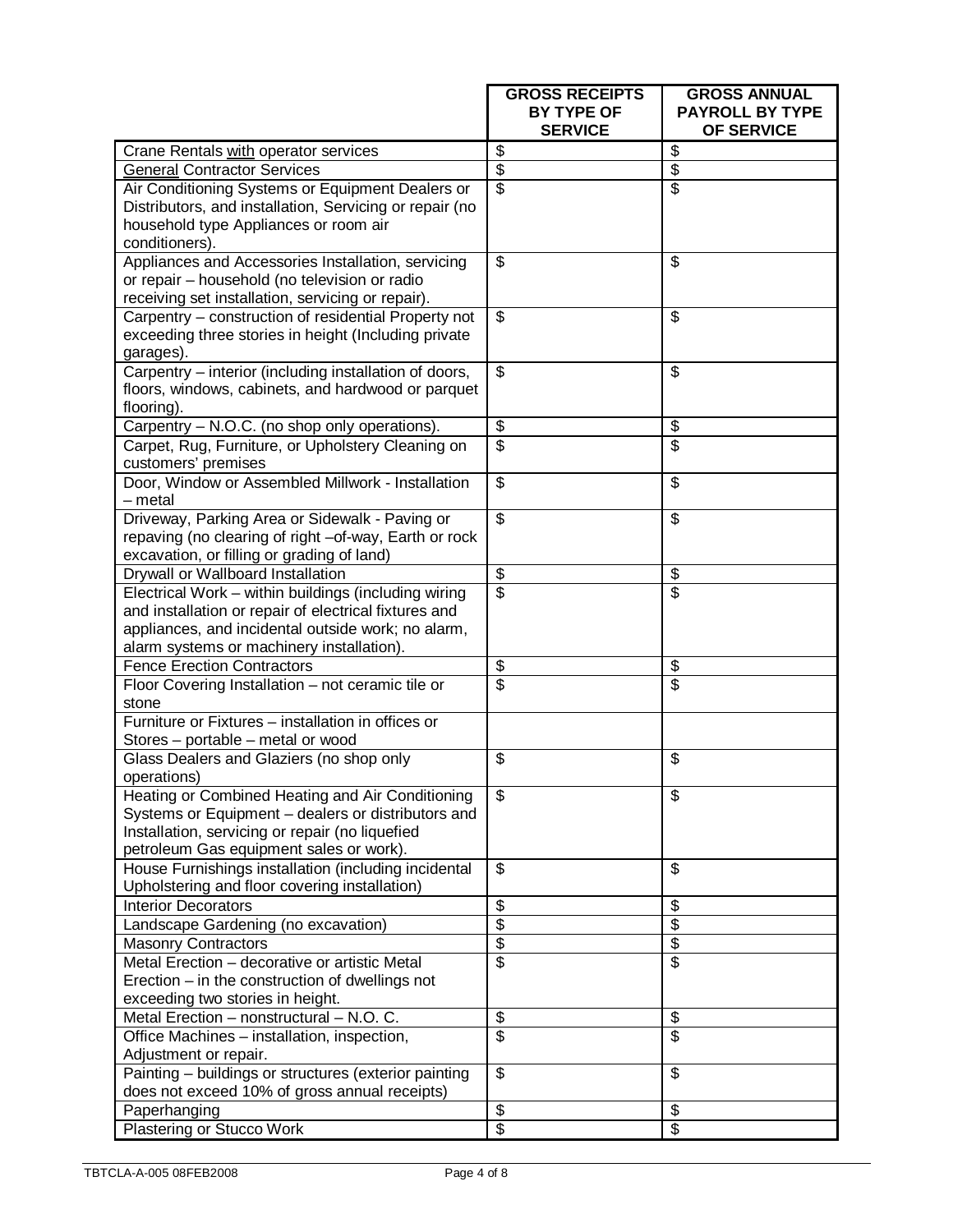|                                                                                                                                                                                                                     | <b>GROSS RECEIPTS</b><br>BY TYPE OF<br><b>SERVICE</b> | <b>GROSS ANNUAL</b><br><b>PAYROLL BY TYPE</b><br><b>OF SERVICE</b> |
|---------------------------------------------------------------------------------------------------------------------------------------------------------------------------------------------------------------------|-------------------------------------------------------|--------------------------------------------------------------------|
| Plumbing – commercial and industrial (including                                                                                                                                                                     | $\overline{\mathcal{S}}$                              | \$                                                                 |
| building connections, shop and display)                                                                                                                                                                             |                                                       |                                                                    |
| Plumbing - residential or domestic (including house<br>connections, shop and display rooms)                                                                                                                         | $\overline{\mathcal{S}}$                              | $\overline{\mathcal{S}}$                                           |
| Tile, Stone, Marble, Mosaic or Terrazzo Work -<br>Interior construction (including incidental exterior<br>work).                                                                                                    | $\overline{\mathcal{E}}$                              | $\overline{\mathcal{S}}$                                           |
| Garage Door Installation                                                                                                                                                                                            | \$                                                    | \$                                                                 |
| Storage Building and Carport Installation                                                                                                                                                                           | \$                                                    | \$                                                                 |
| <b>Framing Contractor</b>                                                                                                                                                                                           | \$                                                    | \$                                                                 |
| <b>Roofing Contractor Services</b>                                                                                                                                                                                  | $\overline{\mathcal{S}}$                              | \$                                                                 |
| <b>Siding Contractor Services</b>                                                                                                                                                                                   | \$                                                    | \$                                                                 |
| <b>Gutter and Downspout Services</b>                                                                                                                                                                                | $\overline{\$}$                                       | \$                                                                 |
| Sprinkler Service Contractor                                                                                                                                                                                        | $\overline{\mathcal{S}}$                              | \$                                                                 |
| <b>Curb and Gutter Contractor</b>                                                                                                                                                                                   | \$                                                    | \$                                                                 |
| <b>Stucco Contractor</b>                                                                                                                                                                                            | $\overline{\mathcal{S}}$                              | $\overline{\$}$                                                    |
| Alarm System and Security Cameras                                                                                                                                                                                   | $\overline{\mathcal{S}}$                              | \$                                                                 |
| Television, Stereo DVD, and Related Home Sound<br>Systems and Business.                                                                                                                                             | $\overline{\mathbf{s}}$                               | \$                                                                 |
| All and any other - explain:                                                                                                                                                                                        | $\overline{\mathcal{S}}$                              | $\overline{\mathcal{S}}$                                           |
| TOTAL (must equal all of the above):                                                                                                                                                                                |                                                       |                                                                    |
| Note: Only those services noted will be provided coverage under any insurance issued.                                                                                                                               |                                                       |                                                                    |
| 39. Identify, from the equipment list provided, the units with rubber tires, which are driven on the public roads:<br>40. How many pieces of truck driven equipment are driven over public roads? _____<br>Explain: |                                                       |                                                                    |
| 41. How many of the above are registered and licensed as vehicles?                                                                                                                                                  |                                                       |                                                                    |
| 42. Are equipment operators required to be licensed in your state?                                                                                                                                                  |                                                       | O Yes O No                                                         |
| 43. Are contractors using equipment with long booms required to obtain a permit prior to use in your city or state?                                                                                                 |                                                       |                                                                    |

o Yes o No

44. What type of license(s), i.e., general contractor, electrical, etc., do you hold? \_\_\_\_\_

45. Describe any contracting operation, or other business discontinued in the past five (5) years. \_\_\_\_\_\_\_\_\_\_\_

| 46. Does Applicant perform renovation work involving structural change to load-bearing walls?       | O Yes O No               |
|-----------------------------------------------------------------------------------------------------|--------------------------|
| 47. Does Applicant perform external work above three stories?                                       | O Yes O No               |
| 48. Does Applicant lease or rent equipment to others?                                               | O Yes O No               |
| 49. Does Applicant lease or rent equipment from others?                                             | o Yes o No               |
| 50. Does Applicant distribute or sell building materials or supplies for installation by others?    | O Yes O No               |
| 51. Do you hire sub-contractors?<br>If Yes, do you require certification and evidence of insurance? | O Yes O No<br>O Yes O No |
| 52. Explain type of work sub-contracted to others:                                                  |                          |
| 53. Do you draw plans, designs, or specifications for others?                                       | O Yes O No               |
| 54. Do you hire or lease any boats?                                                                 | O Yes O No               |
| 55. Do you rent any portion of your premises to others?                                             | o Yes o No               |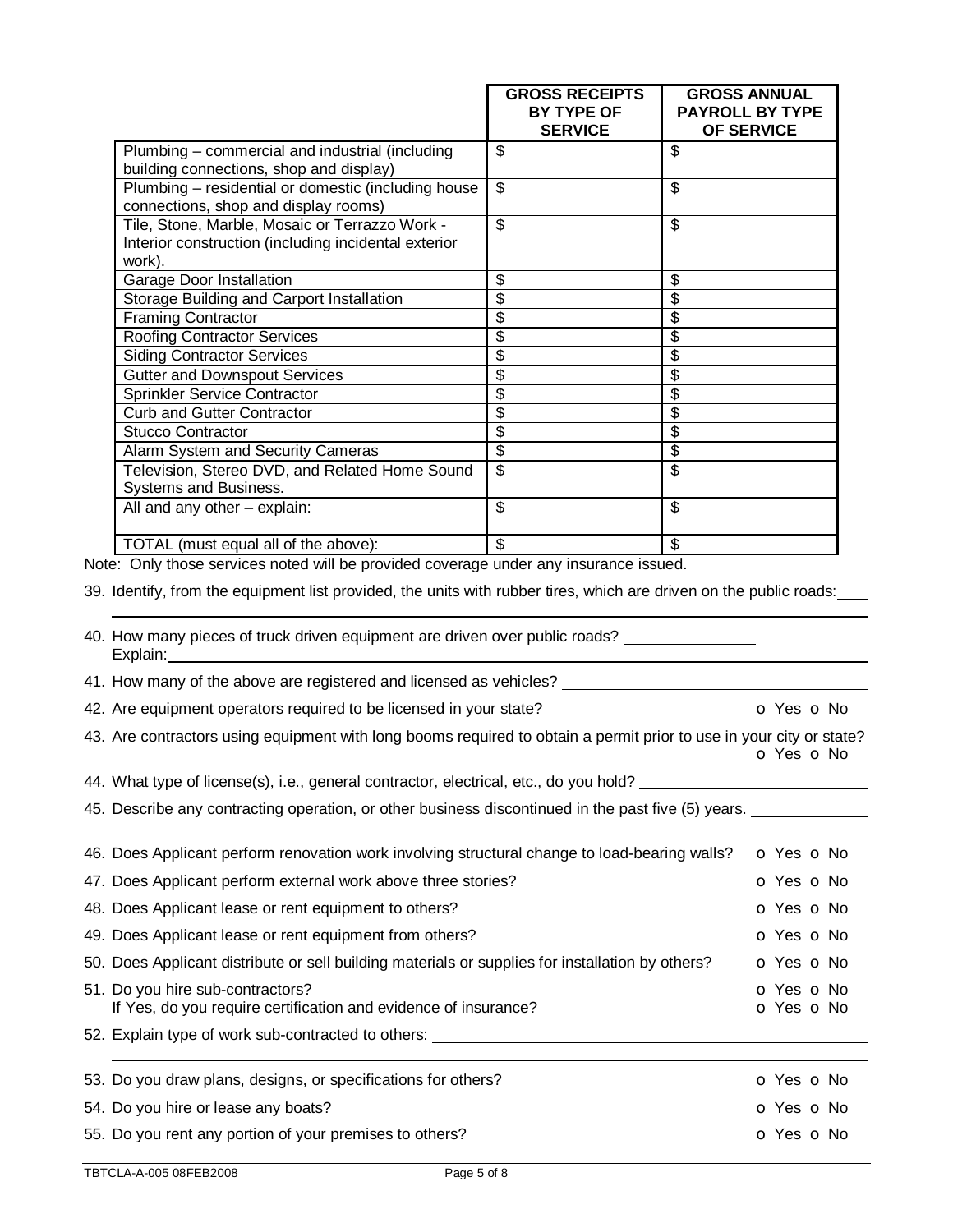## 56. Note names of any partners, key employees, and principal owners involved in the business.

| <b>Title</b> | <b>Name</b> | <b>Years with Firm</b> |
|--------------|-------------|------------------------|
|              |             |                        |
|              |             |                        |
|              |             |                        |
|              |             |                        |
|              |             |                        |
|              |             |                        |

57. Provide copies of:

a. Advertisement, brochures, descriptive literature;

## **b. Sample contract between you and your clients outlining the services to be rendered;**

c. Any other information, which may help describe your operation.

## 58. Answer the following:

|    | a. | If yes, explain.                                      | <u> 1980 - Jan Stein Stein Stein Stein Stein Stein Stein Stein Stein Stein Stein Stein Stein Stein Stein Stein S</u> | Does any one client or contract represent more than 50% of annual gross income?                                                                                                                                                                                                                                                                   | o Yes o No     |  |  |
|----|----|-------------------------------------------------------|----------------------------------------------------------------------------------------------------------------------|---------------------------------------------------------------------------------------------------------------------------------------------------------------------------------------------------------------------------------------------------------------------------------------------------------------------------------------------------|----------------|--|--|
|    | b. |                                                       |                                                                                                                      | Do you ever perform services on a salary or annual retainer basis?                                                                                                                                                                                                                                                                                | O Yes O No     |  |  |
|    | C. |                                                       | If yes, provide detail on separate form.                                                                             | Has any Insured of your firm or organization ever been the subject of any complaint to or disciplinary<br>action by authorities as a result of the professional services performed?                                                                                                                                                               | O Yes O No     |  |  |
|    |    |                                                       |                                                                                                                      | d. Are you owed any compensation that any client refuses or is unable to pay in whole or in part?                                                                                                                                                                                                                                                 |                |  |  |
|    |    |                                                       | If yes, provide separate statement providing detail.                                                                 |                                                                                                                                                                                                                                                                                                                                                   | O Yes O No     |  |  |
|    |    | If yes, attach detail.                                |                                                                                                                      | e. Have you filed any suit for the collection of fees during the past five (5) years?                                                                                                                                                                                                                                                             | O Yes O No     |  |  |
|    |    |                                                       |                                                                                                                      | 59. What steps are taken to prevent unauthorized use of machines and equipment?                                                                                                                                                                                                                                                                   |                |  |  |
|    |    |                                                       |                                                                                                                      |                                                                                                                                                                                                                                                                                                                                                   |                |  |  |
|    |    |                                                       |                                                                                                                      |                                                                                                                                                                                                                                                                                                                                                   | O Yes O No     |  |  |
|    |    | 61. Do you have a formal safety program in operation? |                                                                                                                      |                                                                                                                                                                                                                                                                                                                                                   |                |  |  |
|    |    |                                                       |                                                                                                                      | 62. Do you have personal property of others (not leased or rented equipment) in care, custody, or control?<br>If yes, explain type: <b>Example 2018</b> and 2019 and 2019 and 2019 and 2019 and 2019 and 2019 and 2019 and 2019 and 2019 and 2019 and 2019 and 2019 and 2019 and 2019 and 2019 and 2019 and 2019 and 2019 and 2019 and 2019 and 2 | O Yes O No     |  |  |
|    |    |                                                       |                                                                                                                      | 63. Are all premises and equipment inspected or certified by any outside third party?<br>If yes, please complete the following: (Use additional paper if necessary.)                                                                                                                                                                              | $O$ Yes $O$ No |  |  |
|    |    | a. Local Agency <b>o</b> Yes <b>o</b> No              |                                                                                                                      |                                                                                                                                                                                                                                                                                                                                                   |                |  |  |
|    |    | b. State Agency <b>o</b> Yes <b>o</b> No              |                                                                                                                      | Name: 2008 2010 2020 2020 2020 2021 2021 2022 2021 2022 2021 2022 2022 2022 2022 2021 2022 2022 2022 2021 2022                                                                                                                                                                                                                                    |                |  |  |
|    |    | c. Federal Agency o Yes o No                          |                                                                                                                      |                                                                                                                                                                                                                                                                                                                                                   |                |  |  |
|    |    | d. Private Agency <b>o</b> Yes <b>o</b> No            |                                                                                                                      | Name: We have a state of the state of the state of the state of the state of the state of the state of the state of the state of the state of the state of the state of the state of the state of the state of the state of th                                                                                                                    |                |  |  |
|    |    | 64. What percent of your work is:                     |                                                                                                                      |                                                                                                                                                                                                                                                                                                                                                   |                |  |  |
| a. |    | Commercial over 3 stories? __________%                |                                                                                                                      |                                                                                                                                                                                                                                                                                                                                                   |                |  |  |
| b. |    | Residential 3 stories or less? ________%              |                                                                                                                      |                                                                                                                                                                                                                                                                                                                                                   |                |  |  |
| C. |    | All Other ________%                                   |                                                                                                                      |                                                                                                                                                                                                                                                                                                                                                   |                |  |  |
|    |    | were offered in your area?                            |                                                                                                                      | 65. Would your company agree to participate in a sponsored Risk Management and Loss Control program if such<br>O Yes O No<br>If no, please briefly describe why not, or if yes, please indicate the best month during a year that such a                                                                                                          |                |  |  |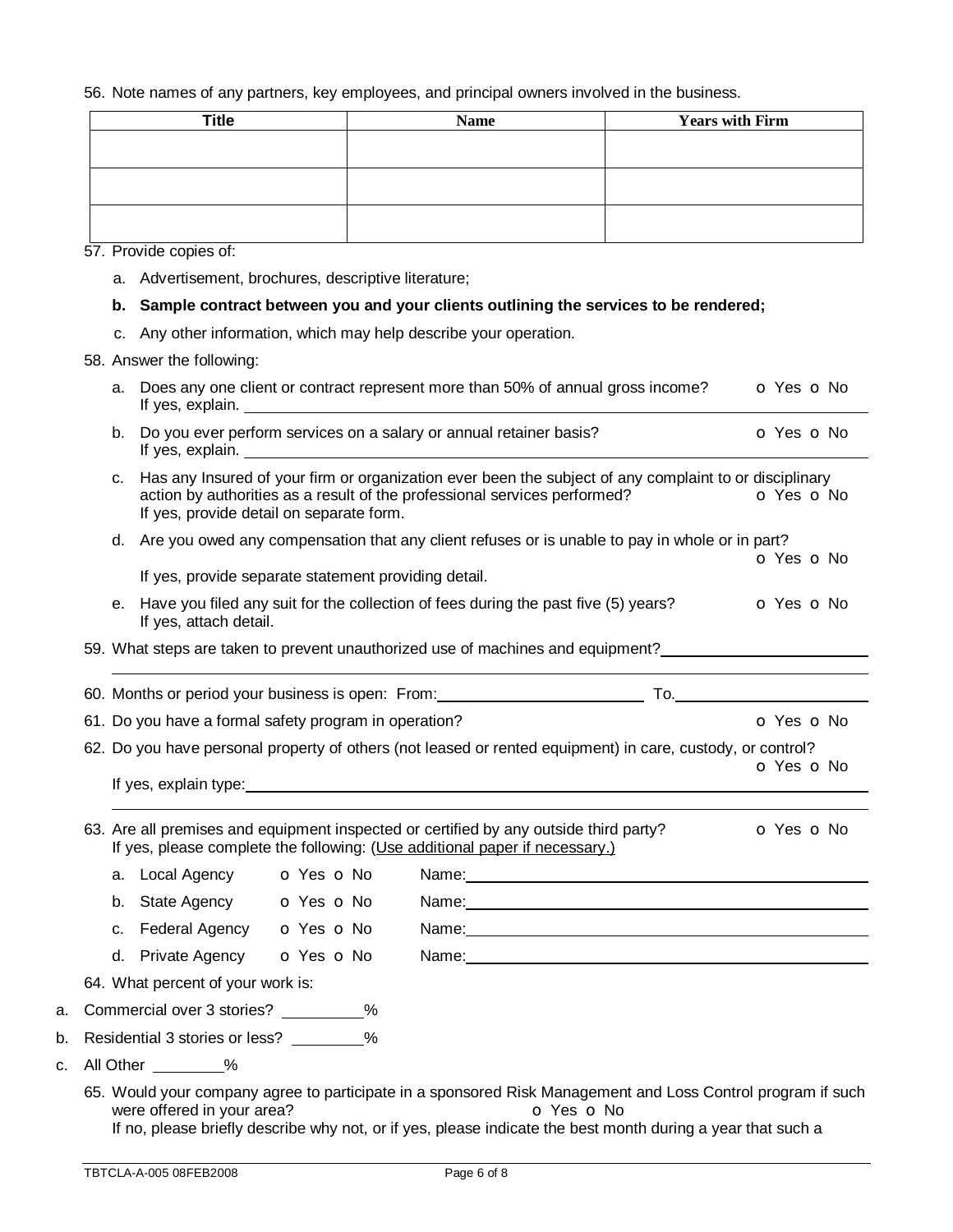meeting should be scheduled.

- 66. Attach a schedule of all equipment owned, rented or leased for which insurance is requested. Information not received will not be quoted, and no coverage will be provided should coverage be issued.
- 67. Is "OVER THE ROAD" coverage requested for:
- a. Mobile Equipment "unlicensed": can be a set of the set of the set of the set of the set of the set of No
- b. Equipment Mounted service vehicles "licensed": **o Yes o No Communist Communist Communist Communist Communist Communist Communist Communist Communist Communist Communist Communist Communist Communist Communist Communis** 
	- 68. If Commercial Auto Liability is required, please complete a separate questionnaire to obtain a quote for this coverage.
	- 69. If Commercial Building Property, Building Contents, Property in the open at the job site, or contractor's equipment coverage is required, please complete a separate questionnaire.
	- **Do you carry Workers' Compensation for all employees? comparison in the COV** of Yes **o** No

#### **REPRESENTATIONS AND WARRANTIES**

The "Applicant" is the party to be named as the "Insured" in any insuring contract if issued. By signing this Discovery Questionnaire, the Applicant for insurance hereby represents and warrants that the information provided in the Discovery Questionnaire, together with all supplemental information and documents provided in conjunction with the Discovery Questionnaire, is true, correct, inclusive of all relevant and material information necessary for the Association to accurately and completely assess the Discovery Questionnaire, and is not misleading in any way. The Applicant further represents that the Applicant understands and agrees as follows: (i) the Association can and will rely upon the Discovery Questionnaire and supplemental information provided by the Applicant, and any other relevant information, to assess the Applicant's request for insurance coverage and to quote and potentially bind, price, and provide coverage; (ii) the Discovery Questionnaire and all supplemental information and documents provided in conjunction with the Discovery Questionnaire are warranties that will become a part of any coverage contract that may be issued; (iii) the submission of a Discovery Questionnaire or the payment of any premium does not obligate the Association or any Insurer to quote, bind, or provide insurance coverage; and (iv) in the event the Applicant has or does provide any false, misleading, or incomplete information in conjunction with the Discovery Questionnaire, any coverage provided will be deemed void from initial issuance.

The Applicant hereby authorizes the Association, and its agents, to gather any additional information the Association deems necessary to process the Discovery Questionnaire for quoting, binding, pricing, and providing insurance coverage including, but not limited to, gathering information from federal, state, and industry regulatory authorities, insurers, creditors, customers, financial institutions, and credit rating agencies. The Association has no obligation to gather any information nor verify any information received from the Applicant or any other person or entity. The Applicant expressly authorizes the release of information regarding the Applicant's losses, financial information, or any regulatory compliance issues to this Association in conjunction with consideration of the Discovery Questionnaire.

The Applicant further represents that the Applicant understands and agrees the Association: (i) may present a quote with a sublimit of liability for certain exposures, (ii) may quote certain coverages with certain activities, events, services, or waivers excluded from the quote, (iii) will rate each quotation in the best interest of each Association member to the extent possible to meet the overall intent of the Association's program of insurance for all members, and (iv) offer several optional quotes for consideration by the Applicant for insurance coverage. In the event coverage is offered, such coverage will not become effective until the Association's accounting office receives the required premium payment, and the Applicant signs and returns the appropriate "Acknowledgement and Coverage Contract Receipt" form within 10 days of receiving an insurance coverage contract.

The Applicant agrees that the Association and any party from whom the Association may request information in conjunction with the Discovery Questionnaire may treat the Applicant's facsimile signature on the Discovery Questionnaire as an original signature for all purposes.

**IMPORTANT:** Each accepted Applicant is provided insurance as a participating member under a Master Group Policy of Insurance issued on behalf of the Transworld Building Trades and Contractors Liability Association, a qualified "Purchasing Group" under the Risk Retention Act of 1986—Public Law 97-45. Master Group Policies have been issued to the Association, formed and governed by the laws, rules, and regulations of the State of Utah, to which members will be added as "Participating Members." The Association's program of insurance is a fully insured plan with an insurer permitted to provide insurance in each Association member's state of residence.

All coverage contract charges and service provider fees are minimum and fully earned as of the effective date of coverage. Membership in the Association is restricted to those whose business or activities are similar with respect to liability to which members are exposed by virtue of any common business, act, product, service, premises, or operations. The Applicant represents that the Applicant understands and agrees: (i) the Applicant's request for the Association to quote or otherwise effect coverage for the Applicant is without undue influence or incentive, (ii) the Applicant is individually procuring any insurance that may be provided as a participant in a Master Group Policy, where the benefits and coverage have already been approved by the Association's Purchasing Group, (iii) any coverage that may be provided will be provided under a Master Coverage Contract has been effected in the State of Utah as the state in which the Purchasing Group is organized and